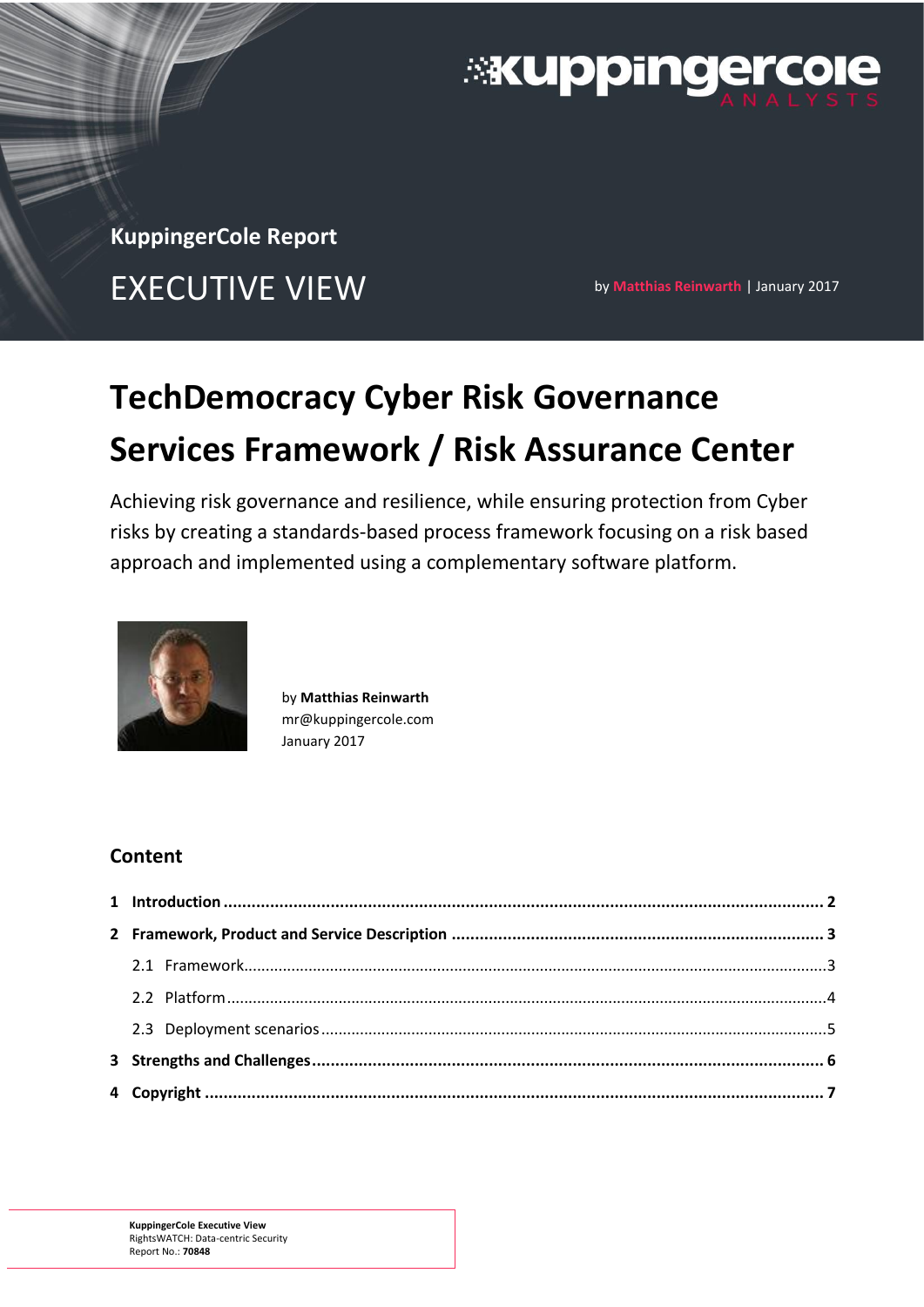

## **Related Research Documents**

**[Leadership Compass: IAM/IAG Suites -](https://www.kuppingercole.com/report/lc71105) 71105 [Leadership Compass: Access Governance -](https://www.kuppingercole.com/report/lc70948) 70948 [Leadership Compass: Identity Provisioning -](https://www.kuppingercole.com/report/lc70949) 70949 [Leadership Compass: Access Management and Federation -](https://www.kuppingercole.com/report/lc71102) 71102**

## **1 Introduction**

Legal, regulatory and corporate requirements demand for the implementation of enterprise governance. Cyber security is a constantly growing challenge for modern enterprises. Systems managing and supervising Governance, Risk and Compliance have successfully made their way into many organisations. Based on the individual requirements for maintaining security, achieving compliance and providing evidence for well-executed governance, these systems focus on various and often isolated aspects of IT, security and the modelled business processes.

For many organizations, the important step to take is the step back to overlook their overall preparedness for today's challenges regarding cybersecurity and compliance. Getting to an adequate overall perspective on compliance, governance requires mature approaches in both the organizational and technological way of looking at risk assurance. Risk Assurance is an important element for implementing such an enterprise-wide governance program. It covers the processes and the organization that are required to make sure that the overall goals of an organization form the foundation for all business actions by ensuring IT is adequately executing well-defined business processes. This can in turn lead to the achievement of practical and actionable application of compliance and implementation of cyber security processes while successfully integrating with constantly evolving or changing technologies and continuously enabling agility and innovation.

Many organizations understand today that this is not only a technological challenge but also requires a conceptual, framework foundation as well. A standards-based framework defining a Risk based Program organization and a complementary technological platform which integrates business needs with Information security guidelines, while maintaining risk governance and resilience.

TechDemocracy is a solution provider specialized in offering services in the areas of Consulting, Managed services and Implementation services. They are focusing on various technologies including Identity and Access Management, Data Security, Business Process Management and Business intelligence. Founded in 2000 they have their main company representation in Edison, New Jersey, United States. As a strong partner of Oracle and Vordel a substantial segment of their business is closely connected to providing solutions and services in that product space, namely Oracle IAM/IAG solutions and Oracle Enterprise Gateway.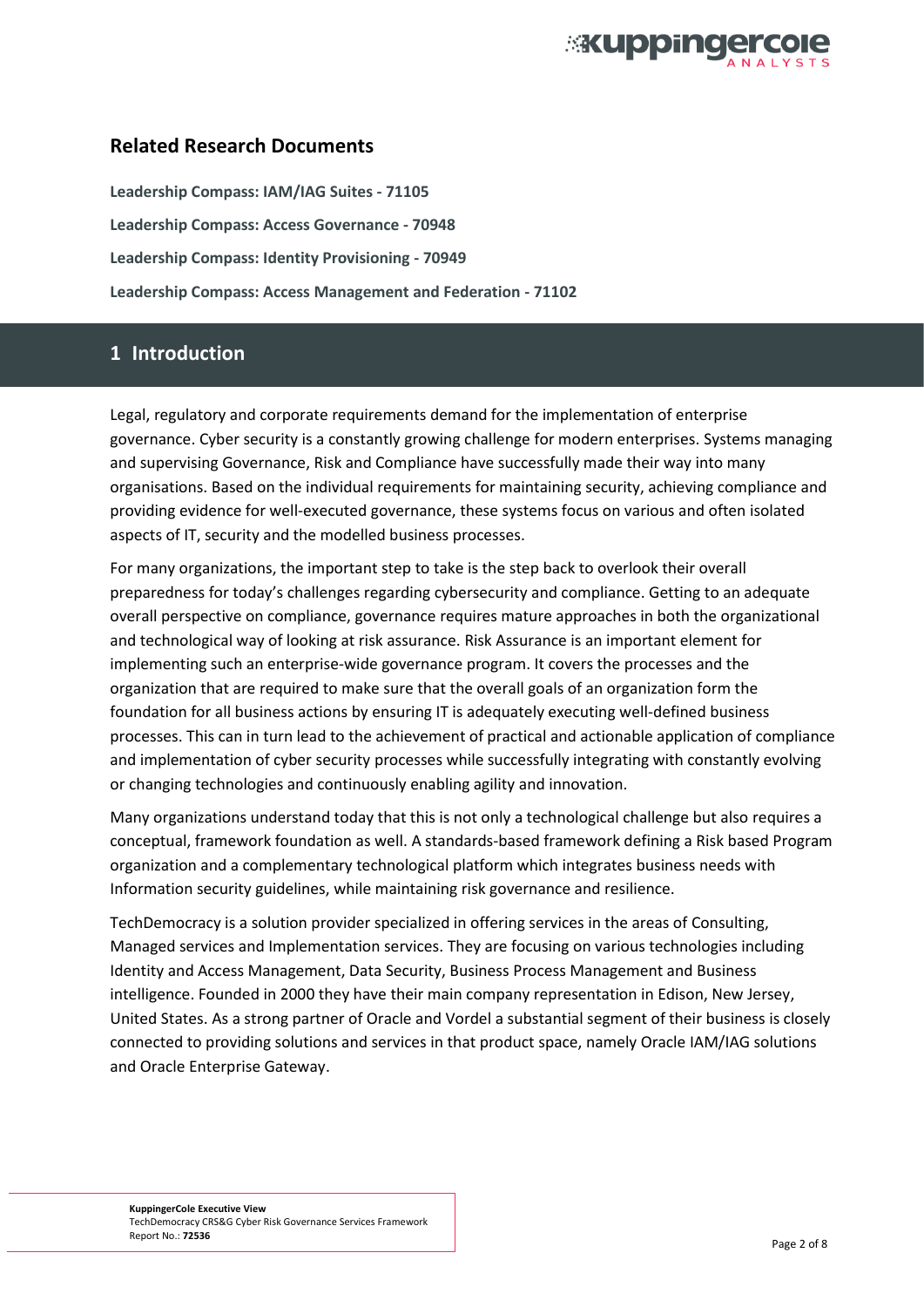

## **2 Framework, Product and Service Description**

TechDemocracy enters the market for risk assurance with both a well-thought-out framework design concept for establishing a risk based assurance program and a complementary software platform for implementing this on top of strong application functionalities.

TechDemocracy focuses on providing a solution spanning across informed, secured, governed and resilient services. Based on a traditional managed security service provider (MSSP) model they aim at transforming the originally operations focused approach into a more assurance based approach while facilitating both prevention and remediation.

To achieve this, breaking up existing siloes as implemented by existing government software platforms is a key challenge while combining existing information into one holistic and adequately structured view. This view needs to be designed in a manner that it is able to provide answers to essential questions across all technology areas, e.g. whether adequate protection against cyber risks like data breaches, DDoS attacks or malware is assured, or if an incident is detected and remediated appropriately.

A potential side effect of the establishing of a such a strategic and technological approach as described below is to support the transformation of an existing CISO (Chief Information Security Officer) office towards leveraging a risk based program approach.

#### **2.1 Framework**

The underlying central core idea of the TechDemocracy solution is a detailed Cyber Risk Governance Services Framework. The fundamental framework approach as facilitated by TechDemocracy is designed to provide a standards-based way of defining a risk based program organization. To achieve this, this framework distinguishes between two logical dimensions.

#### **COEs**

From the roles and tasks required it distinguished between four key Centres of Excellence (COEs) within a CISO organization, which in turn reflect four individual aspects of the risk based approach. The suggested functions are:

- **Strategic Advisory ("Informed")** defines business and risk management requirements.
- Cyber Security Technology ("Secured") designs and builds protective systems based on security technology.
- Cyber Risk Governance ("Governed") provides continuous insight into risk posture and level of adherence to required compliance.
- Audit and Assurance ("Resilient") monitors capabilities to prevent, detect and respond to cyber threats, while constantly testing and improving procedures.

These four COEs support the CISO role and form parts of a continuously improving and maturing process while adapting to new requirements and changing conditions.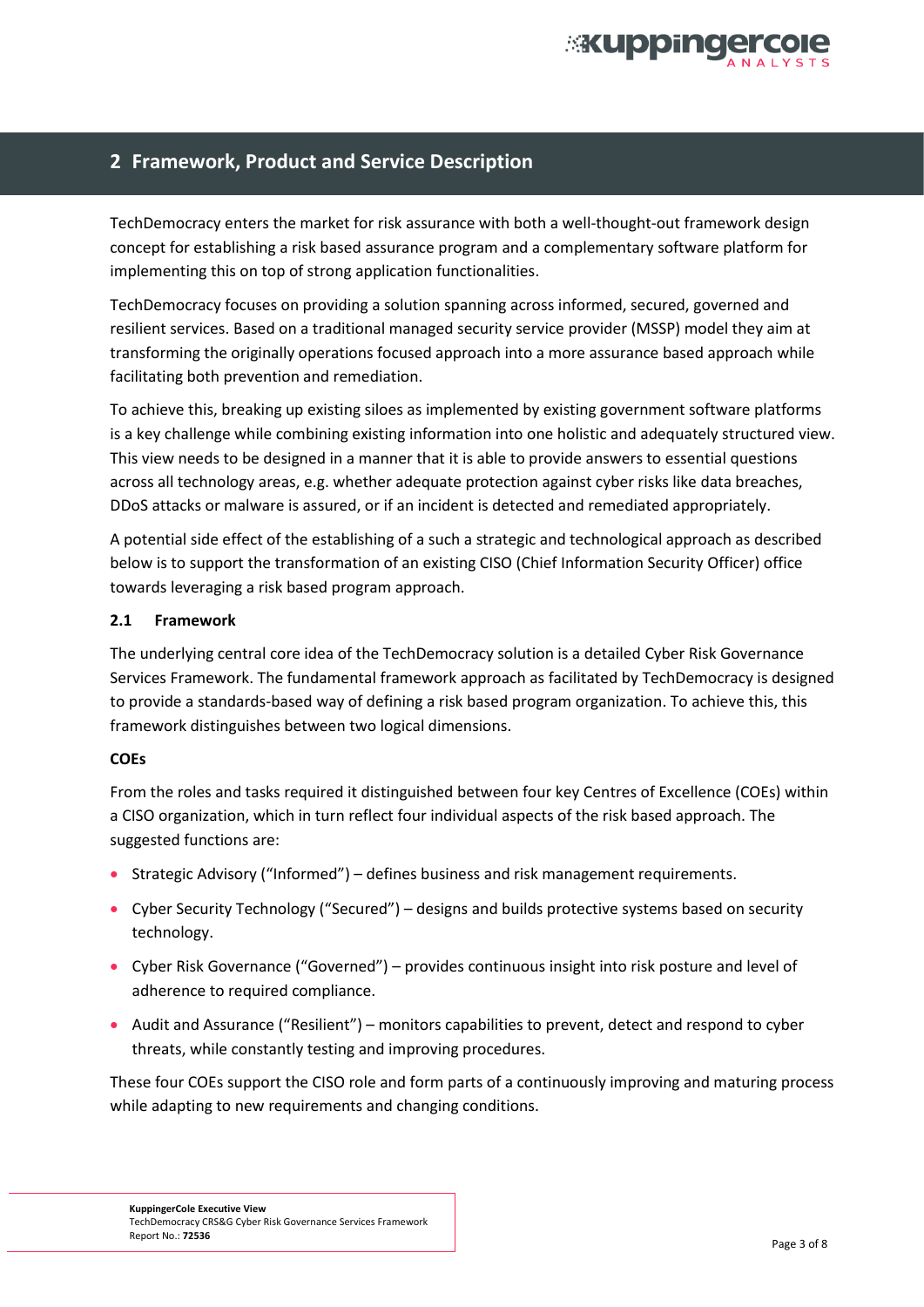

#### **Objects**

The second dimension are the objects to consider when executing cyber security processes and providing risk assurance. These cover:

- **•** Entity (including Identities and Access)
- Device (including mobile and endpoint management)
- Network (including Threat Intelligence and Network Security)
- Application (including Security Architecture and Vulnerability Management)
- Data (including data classification, data security and data leakage prevention)
- Platform (including SIEM, on premise security and cloud security)

These two dimensions subsequently lead to 24 (= 4x6) well-defined functional areas related to each possible pair of object and COE. These are covered in the overall framework and are reflected in the functionality of the platform. Examples for these functional areas are "Secured platform services", covering e.g. cloud security services or security architecture & design or "Governed data services" covering database activity monitoring, GRC operations or program and problem management.

Each of these functional areas and their associated staff member are designed to have access to tailored and individualized evaluations reports and status information offering both insight and interaction.

#### **2.2 Platform**

The main access point to the complementary TechDemocracy platform is the Risk Assurance Center (RAC). This application is implemented as a web-based, portal-like application. Based on the consolidated, cross-silo information this solution allows to define and execute reports and dashboards for the functional areas mentioned above and acts as a Risk Analytics / Compliance Analytics Platform. Its built-in issue tracker allows to have a consolidated view of identified issues and their tracking until closure. Furthermore it integrates well with existing Service Management, Workflow or Ticketing solutions.

The individual roles within the CISO organisation (or centres of excellence as described above) are reflected within the roles as implemented for using this application. Thus, the individual functional areas of expertise can be assigned to the adequate experts. Therefore, access to the RAC software is administered using an RBAC approach (Role Based Access Control). A user can be added with single or multiple roles (e.g. "Informed Admin", "Governed Admin", "Secured Admin", "Resilient Admin", "General user"). The assignment of individual roles provides access to the reports, dashboards and further functionality as required for the individual area of expertise as defined in the underlying framework concept. Administrative Users ("RACAdmin") are able to configure and modify all relevant aspects of the platform.

The overall RAC software architecture distinguishes between clearly separated software and data storage modules for individual tasks. While the "Systems Manager", "Controls Designer", and "Risk Designer" modules provide information for the "Configuration Store", the "Entity Data Modeller" and the "Feed Collector" deliver real-life information to the "Data Store", which is then evaluated by the "Control Rule Engine", the "Risk Rule Engine and the "Entity Behavior Analyzer" modules to provide reports and dashboards.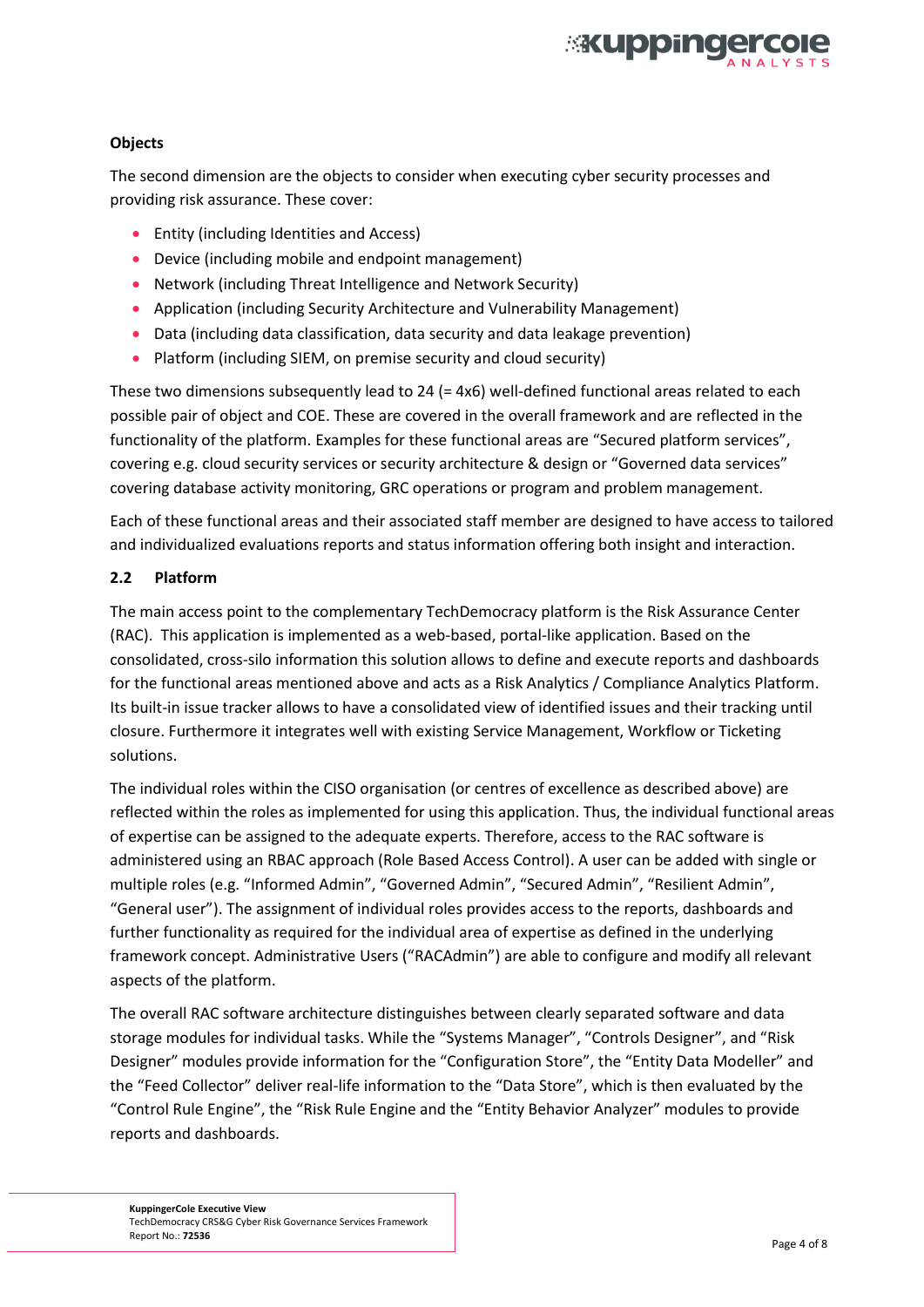

The technological platform integrates with existing security technology solutions by leveraging existing data feeds and data sources. In general, data can be consumed from existing databases or structured text information like log file feeds, XML or CSV files as well as through a Web API. Integration is possible with a variety of state-of-the-art security and infrastructure solutions. The platform also allows tagging and hashing of data containing Personally Identifiable Information (PII) to prevent leakage in transit.

In the entity / application domains such data sources include identity management systems, privileged user management and identity intelligence solution. In the network domain DLP monitors, cloud access security brokers, network intelligence, threat intelligence feeds and DDoS protection systems can be integrated. In the device and platform domains systems for endpoint management, for mobile device management, for infrastructure devices and for cloud based devices (via gateways or agents) can be used as data sources. Further important data sources that can be integrated include traditional security systems like SIEM (Security Information and Event Management) or perimeter security systems like Firewalls or Intrusion Detection Systems (IDS) within an existing Security Operations Center (SOC).

RAC provides basic predefined content containing controls from various regulations (i.e. PCI, ISO 27001, ITGC etc.), while offering the ability to configure and map controls to respective policies. Unified controls and basic regulations mappings are available out of box, however organizations are able and encouraged to re-configure, update and add new controls to meet their individual needs. Every breachability context (and thus non-compliance of a control) can be associated with a financial loss penalty index showing what a single risk or non-compliance element and their overall aggregation could cost the organization.

The software provided with the initial publically available version includes mobile application for efficient executive access to reports and dashboards, including the ability of being informed of a Compliance, Breachability and Entity index and implemented compliance measures. Furthermore, those mobile apps include workflow capabilities to actively influence ongoing processes through messaging functionality, including actively handling tickets.

The RAC software environment builds upon strong standard components, including JAVA 8 (coding platform), various application server platforms, SQL-based RDBMS (Oracle and MySQL) for persistency and Hadoop for mass data processing and analytics.

As an outlook on planned features for upcoming releases: New and extended functionalities are scheduled to provide the ability to perform automated closed-loop remediation of issues through preconfiguration, self-learning and in-line certification, to allow deeper drill down use cases and to include end-systems-specific dashboard widgets.

#### **2.3 Deployment scenarios**

TechDemocracy provides the platform either as traditional software or as a cloud-based solution:

The deployment scenario with the software being installed and deployed on premises within an organisation's data centre is of importance, when highly sensitive information classified as internal or secret (or a similar classification like that, depending on the terminology in use) needs to be managed. Apart from that the software can also be provided as Software as a Service, managed and maintained through their partnership with Rackspace. The Cloud services data centre are available in North America and Europe both to provide geographical access and failover support to clients.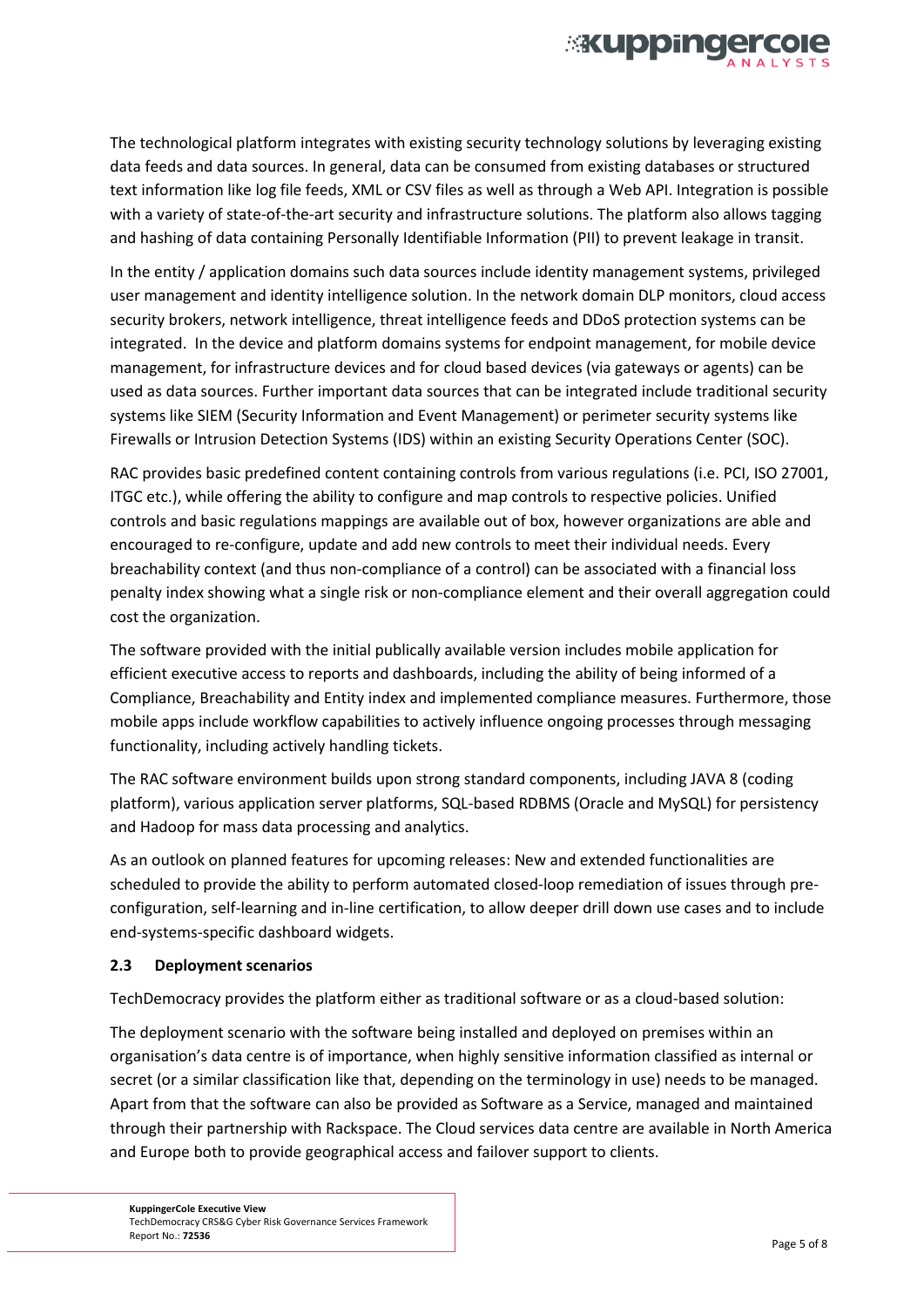

## **3 Strengths and Challenges**

TechDemocracy used existing customer demands for applying a holistic approach to the design of their Risk Assurance platform. Once an organisation follows the fundamental framework approach the platform offers a quick start into providing insight into consolidated governance and compliance information for various types of stakeholders.

By adding a meta level above existing various technological security, governance, compliance and analytics solutions and additional (e.g. threat intelligence) feeds, TechDemocracy Risk Assurance Center (RAC) unifies existing information otherwise locked in into individual silos.

It needs to be clearly understood that TechDemocracy RAC is a first release of a highly ambitious and innovative software category. It is to be expected that this solution and its underlying conceptual framework will be appealing especially for larger enterprises with the need to correlate existing compliance and risk information into a flexible, unified and powerful risk assurance model. Professional services provided locally for potential customers, a consistent implementation of the planned roadmap and fast deployment cycles will be crucial.

Platform and service availability is scheduled in waves with the first wave providing availability of business operations in the US and South Asia via India, being available immediately. The second wave covering business operations in the EU is scheduled for the first half of 2017.

| <b>Strengths</b>                                                                                                                                                                                                                                                         | <b>Challenges</b>                                                                                                                                                                                   |  |
|--------------------------------------------------------------------------------------------------------------------------------------------------------------------------------------------------------------------------------------------------------------------------|-----------------------------------------------------------------------------------------------------------------------------------------------------------------------------------------------------|--|
| New type of consolidating compliance and governar<br>solution across silo systems.<br>Holistic risk-oriented approach across varied<br>$\bullet$<br>technologies securing organizational infrastructure.<br>Comprehensive framework approach, building upor<br>$\bullet$ | RAC software platform is a version 1.0, but<br>strong roadmap available.<br>Customers need to at least partially follow<br>the approach to operate a risk based<br>program in an Informed, Secured, |  |
| best practices and broad security experience within<br>single review and remedy platform.                                                                                                                                                                                | Governed, Resilient fashion as specified in<br>the underlying framework definitions.                                                                                                                |  |
| Builds upon existing corporate enterprise software,<br>$\bullet$<br>including Security, IAM/IAG, GRC and threat<br>intelligence solutions, thus leveraging existing<br>enterprise expertise.                                                                             | Marketed as both service plus software,<br>requiring TechDemocracy or their<br>partners' expertise, with initial advisory<br>being part of an initial licensing                                     |  |
| Easy portal-based configuration should quickly allov<br>simple entry-level deployments leveraging existing<br>best practices, while deep-dive into coding individua<br>rules and controls is available for more experienced<br>users.                                    | agreement.<br>Initially limited global partner ecosystem<br>for supporting potential customers<br>internationally, but with a consistent<br>expansion strategy.                                     |  |
| Mobile clients for immediate interaction and execut<br>access.                                                                                                                                                                                                           |                                                                                                                                                                                                     |  |
| Choice of deployment between on-premises and in<br>the cloud allows individual platform design options.                                                                                                                                                                  |                                                                                                                                                                                                     |  |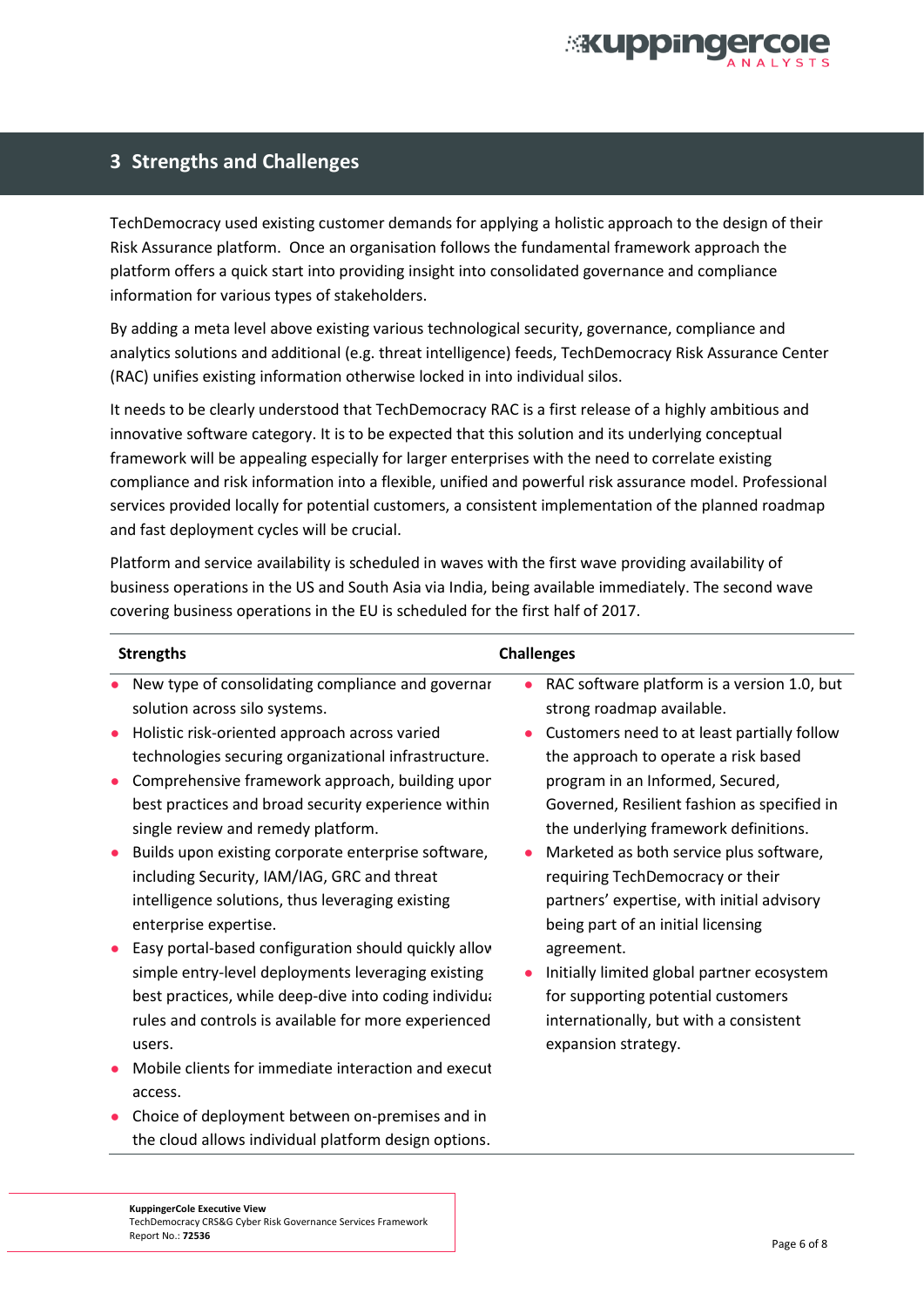

# **4 Copyright**

© 2017 Kuppinger Cole Ltd. All rights reserved. Reproduction and distribution of this publication in any form is forbidden unless prior written permission. All conclusions, recommendations and predictions in this document represent KuppingerCole's initial view. Through gathering more information and performing deep analysis, positions presented in this document will be subject to refinements or even major changes. KuppingerCole disclaim all warranties as to the completeness, accuracy and/or adequacy of this information. Even if KuppingerCole research documents may discuss legal issues related to information security and technology, KuppingerCole do not provide any legal services or advice and its publications shall not be used as such. KuppingerCole shall have no liability for errors or inadequacies in the information contained in this document. Any opinion expressed may be subject to change without notice. All product and company names are trademarks™ or registered® trademarks of their respective holders. Use of them does not imply any affiliation with or endorsement by them.